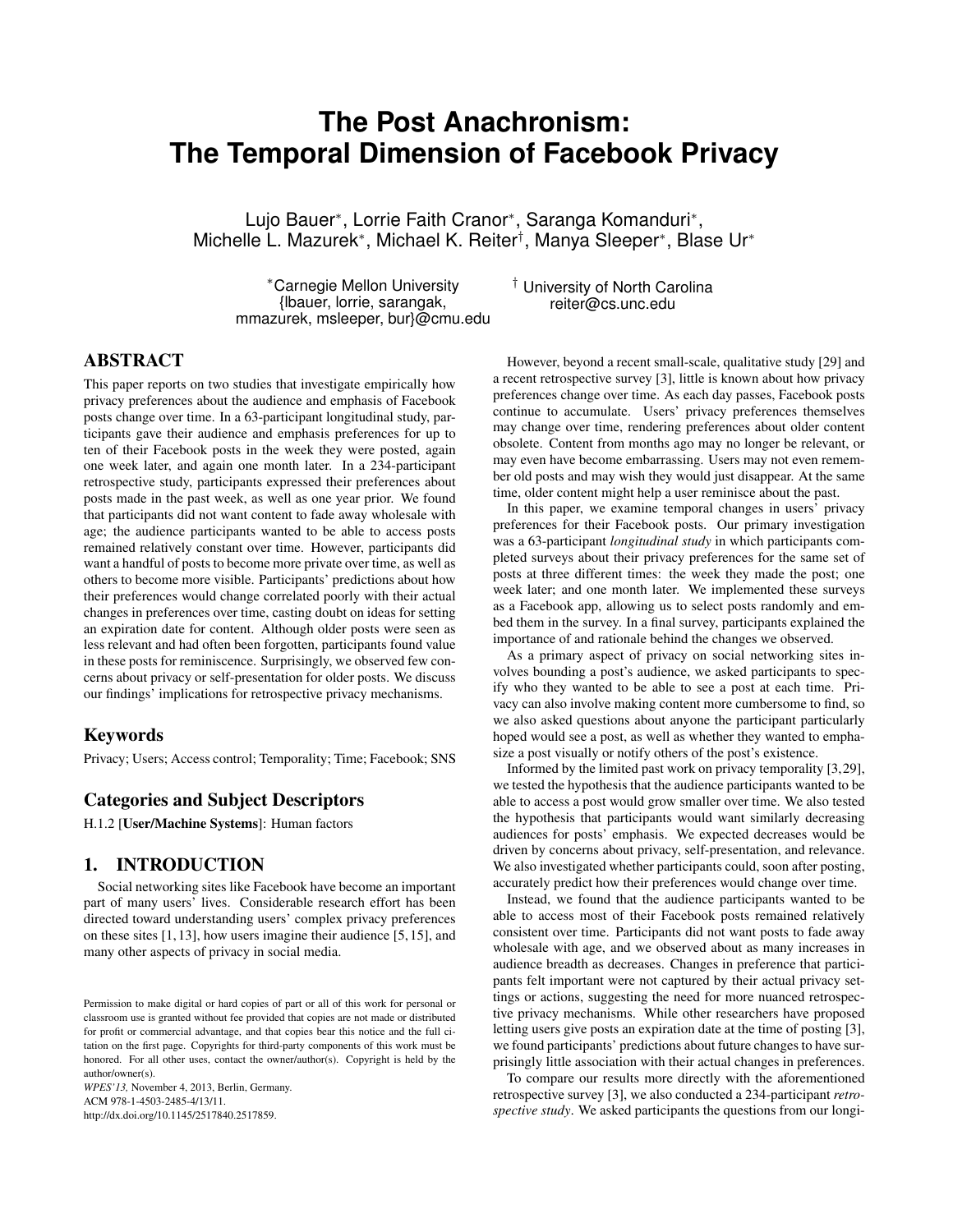tudinal study about posts they had made in the prior week, as well as in the same calendar week one year prior. We did not find the post's age to have a significant impact on the audience participants chose. Although most participants had forgotten about the year-old posts, they often did not want these posts to disappear. Surprisingly, participants expressed few concerns about privacy or selfpresentation for year-old posts. Older posts began to have greater value for the Facebook user himself or herself, mirroring qualitative results from Zhao et al. [\[29\]](#page-9-4) and motivating our discussion about the need for reflective and retrospective privacy interfaces.

## 2. RELATED WORK

While the literature investigating privacy on social media is voluminous, only two recent studies have focused on privacy's temporal dimension. In the first of these studies, Ayalon and Toch [\[3\]](#page-9-5) conducted a 193-participant retrospective survey in which participants followed instructions to view Facebook Timeline posts from different eras. Participants then answered Likert-scale questions about their desire to keep the post on their timeline, delete the post, or change it. The authors found that the age of the post had a statistically significant, yet small, negative correlation with participants' willingness to share the post on their timeline.

In contrast to Ayalon and Toch's focus on Facebook's existing mechanisms for sharing or deleting content, we investigated privacy preferences more abstractly. In particular, we focused on participants' desired audience for a post, as well as ways to achieve privacy implicitly by making a particular post harder for others to find. Furthermore, our longitudinal study, the focus of this paper, investigated how privacy preferences for a single set of posts changed over time. This design allowed us to compare participants' predictions with actual changes, as well as to ask participants to explain any changes we observed. To provide a more direct comparison to Ayalon and Toch's work, we also conducted a retrospective study using our more nuanced questions about the audience for a post. Furthermore, we used the Facebook API to conduct our studies, enabling us to randomly select the posts we studied (avoiding participants' biases in selecting a post and Facebook's existing mechanisms for choosing which older posts to display), as well as to collect posts' characteristics to correlate with behaviors. We also avoided drawing attention to the fact that the posts were old.

The second closely related study is Zhao et al.'s 13-participant diary study [\[29\]](#page-9-4) investigating uses for older Facebook posts. They proposed that the Facebook Timeline consists of three functional regions. The first region is for the *performance* of new content, building on Goffman's classic theatrical framework for the presentation of self [\[8\]](#page-9-6). The second region is an *exhibition* in which content from both the past and the present is displayed as in a museum, building on Hogan's modernization of Goffman's work [\[11\]](#page-9-7). The authors proposed a third area, the *personal* region, which includes content that the user wants to keep for himself or herself, rather than display to others. While Zhao et al. leveraged qualitative methods and communication theory to provide a rich portrait of these regions, they did not explore users' privacy preferences on a per-post basis. Our work grounds their theory in a larger, empirical investigation of the incidence of privacy-preference changes over time, the factors that are correlated with changing preferences, and how participants' predictions of changes align with actual changes.

Researchers have examined many other aspects of privacy on social networking sites. Past studies have focused on how users regulate boundaries among different social groups [\[6\]](#page-9-8). Tufekci highlighted the problems of boundary regulation, finding minimal relationship between privacy concern and information disclosure [\[24\]](#page-9-9). In a seven-year longitudinal study, Stutzman et al. found Facebook users shared less with the public as time went on, yet more with their Facebook friends [\[23\]](#page-9-10). Researchers have also examined content that users regret posting on social networking sites [\[21,](#page-9-11) [26\]](#page-9-12), as well as methods for automatically identifying Twitter posts about sensitive topics [\[17\]](#page-9-13).

Self-censorship and the deletion of past content have been identified as privacy mechanisms for both current and past disclosures. Young and Quan-Haase found that users of social networking sites self-censor, use alternative communication channels, and change privacy settings [\[28\]](#page-9-14). Sleeper et al. explored self-censorship on social networking sites in greater detail [\[20\]](#page-9-15), finding that users of social networking sites often choose not to post certain content due to the difficulty of targeting a particular audience.

Prior studies have found that users do curate past content to some degree. For instance, a Pew survey of 802 teens found that 59% of respondents reported deleting or editing past content [\[16\]](#page-9-16). Almuhimedi et al. captured 1.6 million Twitter posts that were later deleted [\[2\]](#page-9-17). They identified spam, typos, and sensitive topics among those deleted tweets. Johnson et al. examined Facebook users' strategies for dealing with privacy concerns, finding that 37% of participants were concerned about sharing items with friends. Their participants used a variety of strategies to deal with privacy concerns, including untagging themselves and deleting content [\[13\]](#page-9-1). Wisniewski et al. identified informal privacy "coping mechanisms," including self-censorship and the use of multiple accounts [\[27\]](#page-9-18).

Privacy for online social networking sites is deeply connected to the audience that can access a post, as well as who actually views a post. Many researchers have investigated the imagined audience – the audience users believe they have [\[15\]](#page-9-3). Bernstein et al. quantified the imagined audience on Facebook. In particular, they measured who among a user's friends actually saw a post, comparing this real data with study participants' expectations. Although their participants wished they had a larger audience, they had consistently underestimated their actual audience by a factor of four [\[5\]](#page-9-2).

The idea of data that disappears over time has also been examined in other domains. For instance, Geambasu et al. created Vanish, which uses cryptography to make data unreadable after a specified time [\[7\]](#page-9-19). The Snapchat mobile app allows users to share photos that "disappear" from the recipient after a few seconds [\[22\]](#page-9-20). However, neither method completely prevents circumvention.

## 3. LONGITUDINAL METHODOLOGY

In our *longitudinal study*, we investigated how participants' privacy preferences changed in the month after they made a post on Facebook. We examined a single set of Facebook posts for each participant throughout the study, asking parallel survey questions about these posts at three separate times: the week the post was made (*initial survey*), one week later (*week-later survey*), and one month later (*month-later survey*). We implemented our study using a Facebook app, enabling us to select randomly from among participants' posts, retrieve rich metadata about posts, and embed posts in our surveys absent the context of surrounding posts.

"Posts" comprise all links, photos, and status updates participants posted to Facebook, but exclude comments they made on content posted by others. If a participant had made fewer than 10 posts in the prior week, we selected them all; otherwise we selected 10 randomly, ensuring when possible that at least two links, two photos, and two status updates were included. These 2–10 posts became the set we asked about in each survey.

#### 3.1 Recruitment

We recruited participants from the classified-ad websites Craigslist and Backpage. For Craigslist, we recruited from Pittsburgh, PA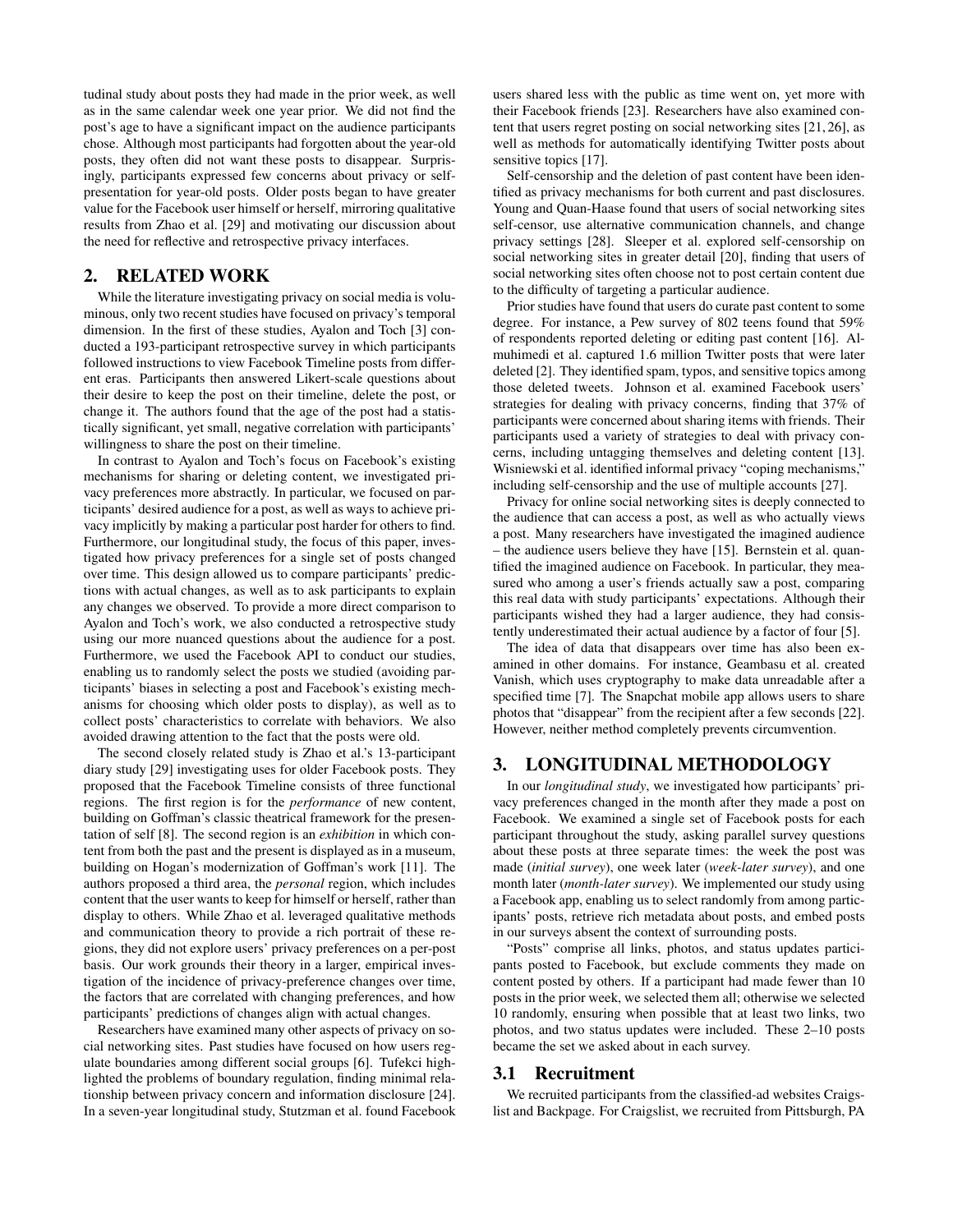and Raleigh-Durham, NC, where our universities are located, as well as eight other locations randomly selected from the 25 most active Craigslists (Sacramento, Portland, Washington DC, Boston, Orlando, Phoenix, Austin, and Seattle). On Backpage, we recruited throughout the United States. Recruitment took place in April 2013.

We screened for participants 18 or older who live in the United States and primarily speak English with their friends and on Facebook. We required (verified by our Facebook app) that participants had posted on Facebook at least twice a week on average over the prior month, as well as at least twice in the last week. Our studies were approved by our Institutional Review Board (IRB).

## 3.2 Study procedure

After accepting the consent form, participants installed our Facebook application, which collected the links, photos, and status updates the user had posted. Participants first completed a demographic survey that included general questions about their typical Facebook use, including posting and deletion behaviors.

The remainder of the study consisted of additional surveys. Following the demographic survey, participants completed an *initial survey* about 2–10 Facebook posts from the prior week. As time passed, they completed *week-later* and *month-later* follow-up surveys about the same posts. They then completed a *final survey* investigating the reasons for any changes in preferences we observed. We have included these surveys as Appendix [A.](#page-10-0) Participants were paid \$30 for completing the study: \$5 each for the initial and two follow-up surveys, as well as \$15 for the final survey.

#### *3.2.1 Initial survey*

Following the demographic survey, participants answered questions about 2–10 posts from the prior week. Throughout this paper, we refer to these questions as the *initial survey*. Each post was covered separately, in random order. To investigate the extent to which participants wanted to disclose each post, we asked about the *total audience* they wanted "to be able to see" each post. Participants chose one of eight categories: "everyone / public," "friends of friends," "all of your Facebook friends," "only some of your Facebook friends," "only one of your Facebook friends," "only you," "no one; it should disappear from Facebook," and "other."

As individuals can also achieve privacy by obscuring content, we investigated ways participants did or did not want to advertise the existence of a post. In particular, we asked about the *targeted audience* they "particularly hoped would look at" the post, mechanisms for adding *emphasis* to a post by highlighting the post for all or some of their friends, and hypothetical options for sending *notifications* to all or some of their friends about the post. To understand whether participants might be able to set an expiration date [\[3\]](#page-9-5) that would match their preferences at a later point, we also asked participants to predict how they would want the noticeability of the post to change one week, one month, and one year later.

#### *3.2.2 Week-later and month-later surveys*

Each participant received an automated email both one week and one month after the initial survey to return for a follow-up survey. He or she received reminder emails every 24 hours until either the follow-up was completed or 72 hours had passed, at which point the participant was disqualified. Each follow-up survey asked about the total audience, targeted audience, and emphasis for the same posts as in the initial survey. These questions were parallel to those asked in the initial survey except for soliciting preferences "going forward," rather than "at the time you made this post." During each follow-up, the app also checked whether any posts collected during the initial survey had been deleted from Facebook.

#### *3.2.3 Final survey*

To understand changes in preferences we observed, we emailed participants to complete a *final survey* after they completed the month-later survey. For each post in which we observed any changes in total audience or targeted audience, we asked both multiplechoice and free-response questions about the importance of and reasons for the change. In addition, we asked multiple-choice and free-response questions about any posts that had been deleted.

## <span id="page-2-0"></span>3.3 Data analysis

We performed a number of statistical analyses investigating if participants' preferences changed over time, as well as which characteristics of the post and the participant were correlated with any changes. As our data included multiple posts from each participant, observations were not independent. We therefore used the standard technique of including random effects in our models, effectively grouping each post with the participant who made the post.

Except where noted, we fitted the data to a cumulative-link (logit) mixed model, notated as *CLMM* throughout the paper. This type of model is appropriate for ordinal dependent variables [\[10\]](#page-9-21), which was the case for most of our data. When our dependent variable was not ordinal, we created generalized linear mixed models, notated as *GLMM*. All models included four covariates about the post: the type of post (link, photo, status), the number of likes it had received, the number of comments it had received, and whether or not others had been tagged in the post. We also included three covariates about the participant: her age, her gender, and the number of Facebook friends she had. When we performed similar tests, we corrected p values using the conservative Bonferroni Correction.

We analyzed the accuracy of participants' predictions about how their preferences for the noticeability of content would change over time using asymptotic linear-by-linear association tests. These tests compare the correlation between ordinal variables, which in our case were the directions of the predictions and the actual changes.

## 3.4 Limitations

Our methods have a number of limitations. First, even though privacy temporality deserves study in a number of domains, we restrict our investigation to Facebook posts in order to run a controlled study. We used a convenience sample that is not necessarily representative of all Facebook users, or any other large population. For instance, the proportion of female users in our study is higher than on Facebook overall, and our participants use Facebook more frequently than the general population [\[9\]](#page-9-22). We do not attempt to generalize the incidence of behaviors we observed to any larger population. Instead, our analyses are formative, seeking to understand the types of changes that occur over time in users' privacy preferences, alongside characteristics associated with these changes and our participants' rationale for changes.

We used the Facebook API to retrieve participants' Facebook posts, enabling us to analyze characteristics about the posts, as well as to display them to the user during the surveys. This method excluded potential participants who chose not to use our Facebook app, and these users may be more privacy sensitive overall. Although we captured many posts that users made, we were unable to capture posts that participants made and then quickly deleted.

Using the Facebook API removed a number of biases from which alternative approaches would have suffered. Our app randomly selected from among a participant's posts. Had we asked participants to locate their own older content as part of the study, they could have picked any post that caught their attention, or at least have been influenced by seeing other old posts.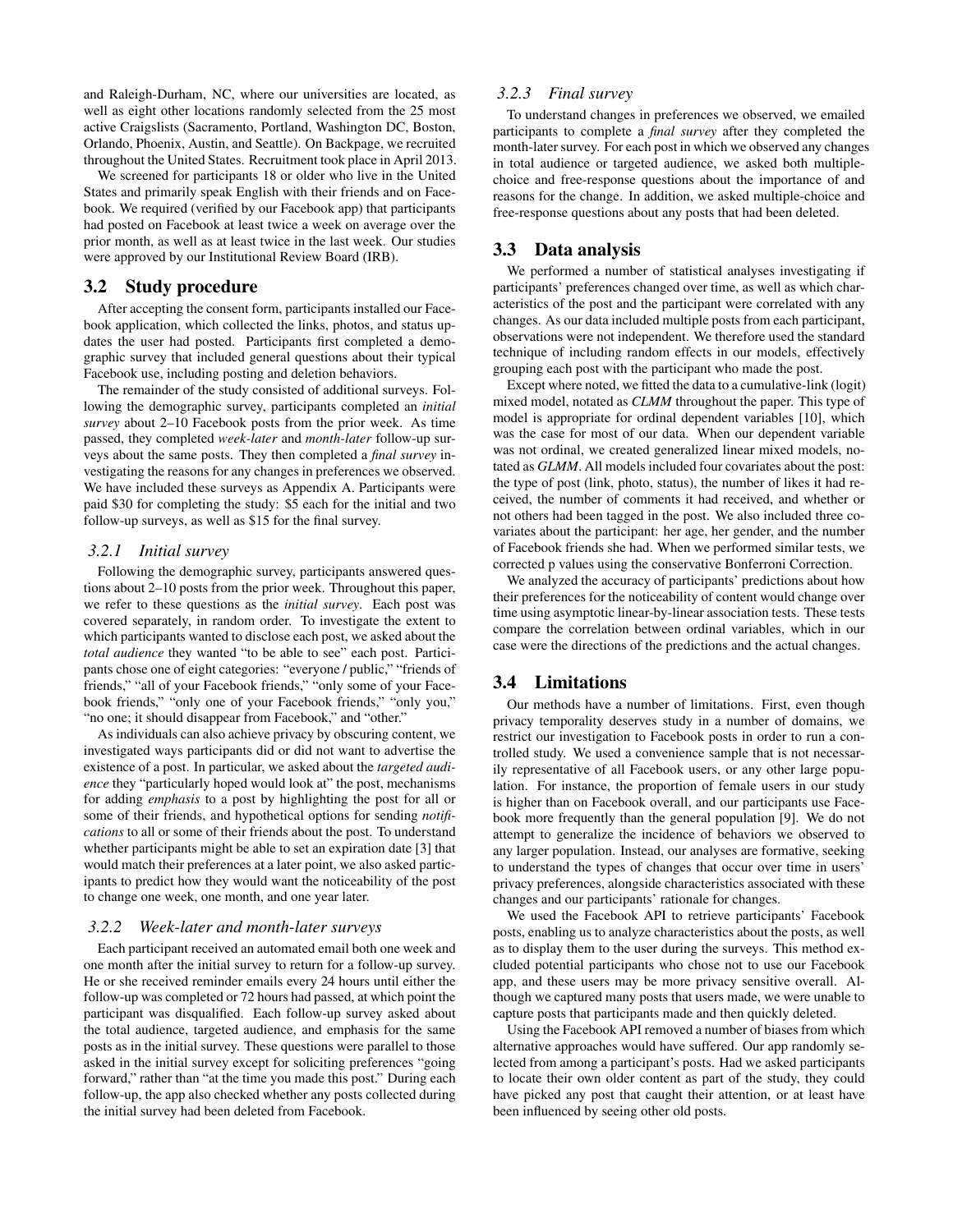## 4. LONGITUDINAL RESULTS

In this section, we report the results of the longitudinal study. We describe the participant pool and participants' preferences for both each post's audience and methods of advertising a post (highlighting and notification). We examine how these preferences changed over time, particularly in relation to participants' predictions about these changes. We also discuss participants' qualitative responses about how they use older content, as well as our observations of content being deleted over the course of the study.

## 4.1 Participants

Of 91 participants who completed the initial survey, 75 also completed the week-later survey. Of these 75 participants, 65 completed the month-later survey and 63 completed the final survey. In the remainder of this paper, we only analyze data from the 63 participants who completed all parts of the study.

The sample was not gender balanced; 27% of participants were male, 72% were female, and 1% declined to answer. Participants ranged in age from from 18 to 52, with a median age of 29. Among participants, 24% were students, 19% were unemployed, and the rest were employed in a variety of occupations, including education, arts, retail, and technology. Participants lived in 19 different U.S. states. Although we advertised on 10 of the 25 largest Craigslist sites, as well as all Backpage regions, 44% of our participants hailed from Pittsburgh, PA, where the university that advertised the study is located. This high concentration may indicate that people who recognized the university name in the study advertisement were more comfortable participating.

Our participants reported frequent Facebook use, with 89% saying they log onto Facebook multiple times a day, 9% reporting they log on daily, and the remaining 1% saying they log on a few times a week. Data collected by our Facebook app supported participants' engagement with Facebook. According to the Facebook API, our participants had between 24 and 1,695 Facebook friends, with a median of 339 and mean of 466.2 ( $\sigma = 382.4$ ). Participants were also relatively long-term Facebook users: 88% had used Facebook for more than three years, and the rest had used it for between one and three years. To log onto Facebook, 93% of participants reported using a desktop or laptop computer, 87% using a mobile device, and 27% using a tablet.

Our 63 participants answered questions about 462 different posts: 124 photos, 156 status updates, and 182 links. Each post had received between 0 and 42 "likes," with a median of 1 and mean of 3.1 ( $\sigma = 5.6$ ). The number of comments per post ranged from 0 to 20, with a median of zero and mean of 1.3 ( $\sigma = 2.6$ ).

## <span id="page-3-2"></span>4.2 Access to a post

We asked participants about the *total audience* they wanted to be able to access a post at three different time periods. In the initial survey, we asked, "At the time you made this post, who did you want to be able to see it on Facebook?" Both one week later and one month later, we asked, "Going forward, who would you like to be able to see this post on Facebook?" Participants chose from among eight categories: "everyone / public," "friends of friends," "all of your Facebook friends," "only some of your Facebook friends," "only one of your Facebook friends," "only you," "no one; it should disappear from Facebook," and "other."

Contrary to our expectation, participants' overall preferences remained relatively consistent over time (Figure [1\)](#page-3-0). During all three time periods, participants said they wanted between 30% and 31% of posts to be public, while they wanted all of their Facebook friends to have access to between 49% and 53% of posts. Participants ini-



<span id="page-3-0"></span>Figure 1: Participants' responses to the question, "Who do you want to be able to see [this post] on Facebook?" at three different times. This figure shows all 462 posts from 63 participants.

|                    | Audience shrank Audience grew |       |
|--------------------|-------------------------------|-------|
| No change intended | 27%                           | 38%   |
| Not at all         | 32%                           | 40%   |
| A little           | 20%                           | 14%   |
| Somewhat           | 13%                           | $4\%$ |
| Very much          | 8%                            | 4%    |

<span id="page-3-1"></span>Table 1: How much participants said the change they indicated in audience matters, on a per-post basis. We show changes in total-audience size between the initial and month-later surveys.

tially did not want anyone to see 3% of posts, which increased only to 4% after one week and 6% after one month.

As described in Section [3.3,](#page-2-0) we created a cumulative-link mixed model of the total audience chosen for a post. Participants' choices of audience one week ( $p = .135$ ) and one month ( $p = .996$ ) later were not significantly different from the initial survey. Overall, male participants ( $p = .001$ ) and participants with more Facebook friends ( $p = .014$ ) picked broader audience categories. Participants also picked broader audience categories for links ( $p = .011$ ) and photos ( $p = .003$ ) than status updates. Contrary to our expectations, the number of comments or likes a post had received, whether people were tagged in a post, and the participant's age were not correlated with the audience category participants chose.

#### *4.2.1 Changes in access*

We also examined whether the size of the total audience for each post increased, stayed the same, or decreased over time. The majority of our participants had at least one post for which we observed a chance in audience. For example, from the initial survey to the survey one month later, 50 of the 63 participants (79%) chose a different audience for at least one post. Figure [2](#page-4-0) illustrates audience changes on a per-post and per-participant basis, showing whether each participant had no audience changes for any post, only increases in audience breadth, only decreases, or both. Participants chose the same audience in the initial survey and one week later for 69% of posts. For 59% of posts, the participant chose the same audience across all three surveys.

Contrary to our expectation that privacy concerns would lead to audience preferences decreasing over time, audience changes were roughly split between audiences increasing and decreasing in size. For instance, one month later, participants chose the same audience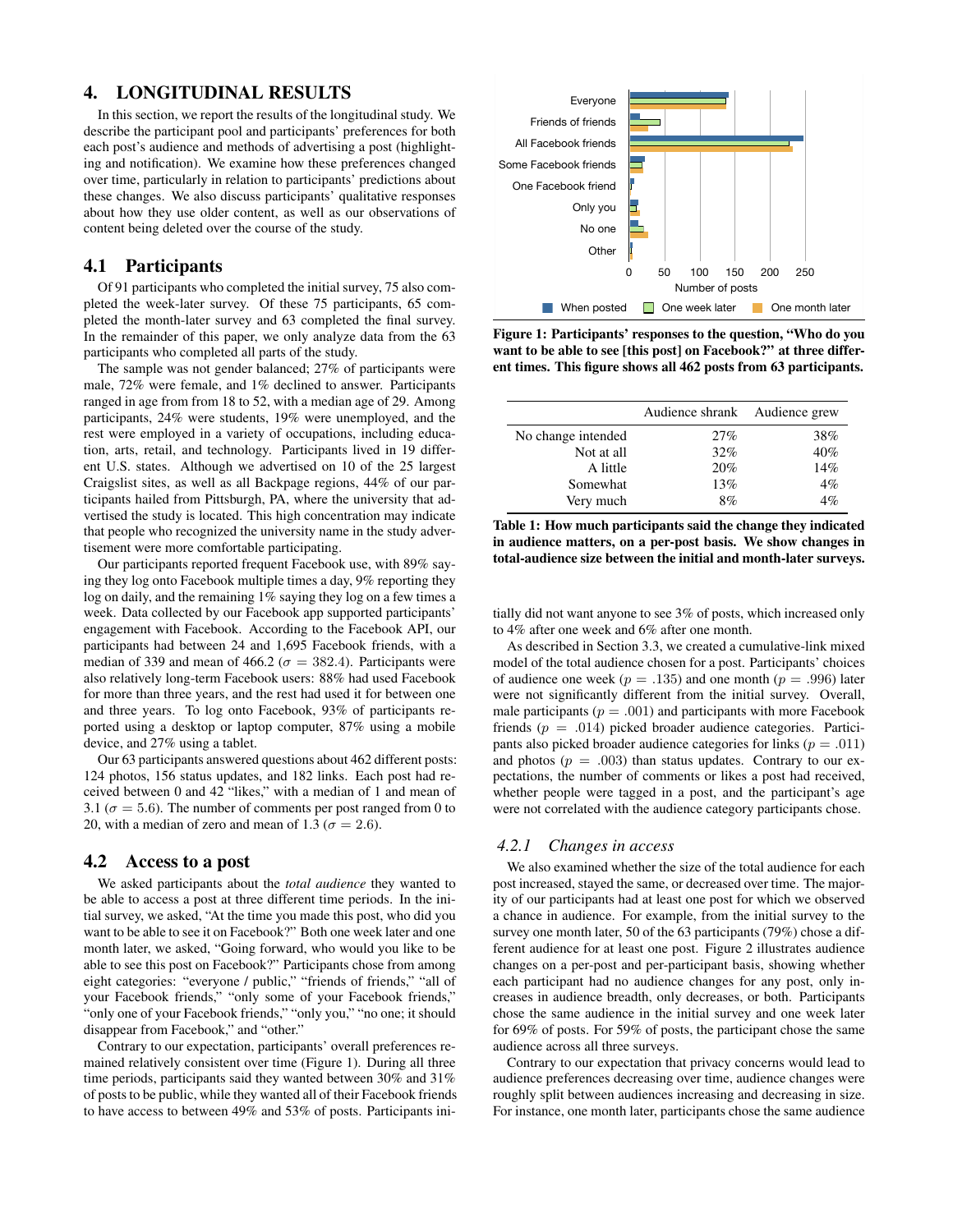

<span id="page-4-0"></span>Figure 2: Changes in desired audience size over time, shown per post and per participant.

as initially for 68% of posts, a smaller audience for 16% of posts, and a larger audience for the remaining 16%.

We found that participants did not feel strongly about many of the changes we observed. During the final survey, for each post for which a participant did not choose the same audience for all three longitudinal surveys, we said "we noticed your preferences changed" and showed the audience he or she had chosen at each time. To distinguish meaningful from ephemeral changes, we asked "How much does this change in preference matter to you?"

For 41% of cases where the audience shrank and 22% of cases where it grew, participants indicated that this change mattered a little, somewhat, or very much (Table [1\)](#page-3-1). Although Facebook users can currently effect changes in audience for a post using privacy settings, we found this practice to be uncommon. In our final survey, participants reported changing the privacy settings for only 5% of posts for which the desired change in audience mattered a little, somewhat, or very much. As a result, for most of the posts where participants' preferences changed, reality did not match preference, suggesting the need for retrospective privacy mechanisms.

We hypothesized that activity around the post (number of comments, number of likes), the type of post (link, photo, or status update), or demographic characteristics of the participant might be correlated with changes in audience. However, again using a cumulative-link mixed model, we did not find significant correlations between any of these factors and whether the participant chose a broader audience category, the same audience category, or a narrower audience category as time passed (all  $p > .183$ )

## *4.2.2 Why the audience changed*

We presented participants who attributed at least "a little" importance to a particular post's change in audience with ten factors we hypothesized might have driven the change, shown in Appendix [A.](#page-10-0) They rated their agreement or disagreement with each factor on a five-point Likert scale. For posts where the audience decreased in size, participants' changes were most commonly driven by the occurrence of some specific event (participants responded "agree" or "strongly agree" for 43% of posts), feedback from others (40%), or the belief that a post was no longer relevant (37%).

Surprisingly few participants attributed changes in audience to privacy concerns, changes in relationship with people depicted in or relevant to a post, or beliefs that a "post did not depict [participants] in the manner [they] wanted to appear" – participants re-



<span id="page-4-1"></span>Figure 3: Participants' responses to the question, "Is there anyone you particularly hope will look at [this post]?" at three different times.

sponded "agree" or "strongly agree" for at most 10% of posts for each reason. Increases in audience size were most commonly associated with a desire for more people to see the post (67%).

We observed similar trends in free responses. Many participants who wanted smaller audiences felt the content had lost relevance. For example, one participant said a post "appealed to the nerd in me, but a month later was no longer fresh." Others tied relevance to an event, like one participant who said a post lost relevance once "tax day came and went." Most participants who indicated an increase in audience size simply wanted more people to see the post. For example, one participant said, "At first I just posted so I could remember but then I want others to see." Another participant explained, "I want my boyfriend's friends to see us happy together."

## 4.3 Advertising a post

While an individual can achieve privacy by restricting access to information, he or she can also achieve a degree of privacy by making information hard to find. This technique can be particularly appropriate when an individual neither wishes to bombard others with content nor to completely restrict access, but would like to make a post available to those who seek it out. Whereas Section [4.2](#page-3-2) investigated participants' preferences about restricting access, this section describes preferences about how conspicuously content is advertised. We first examine participants' preferences for *targeted audience*, or who they particularly hoped would see a post. We then examine how participants wanted to visually *emphasize*, or highlight, a post. Finally, we investigate push vs. pull advertising by asking participants about actively notifying others about a post.

#### *4.3.1 Changes in targeted audience*

To understand whom participants particularly wanted to target with a post, we asked participants in each survey, "Is there anyone you particularly hope will look at [this post]?" Participants chose from the same categories as when choosing the total audience. We term participants' responses their *targeted audience*.

Participants' preferences for targeted audiences were broad and were frequently the same as the total audiences. Overall (Figure [3\)](#page-4-1), participants often hoped to target all of their Facebook friends or "everyone/public." This result suggests that participants hoped to reach a wide audience, echoing results from Bernstein et al. [\[5\]](#page-9-2).

As with the total audience, the distribution of participants' preferences about the targeted audience was not significantly different one week ( $p = .157$ ) or one month ( $p = .769$ ) after the ini-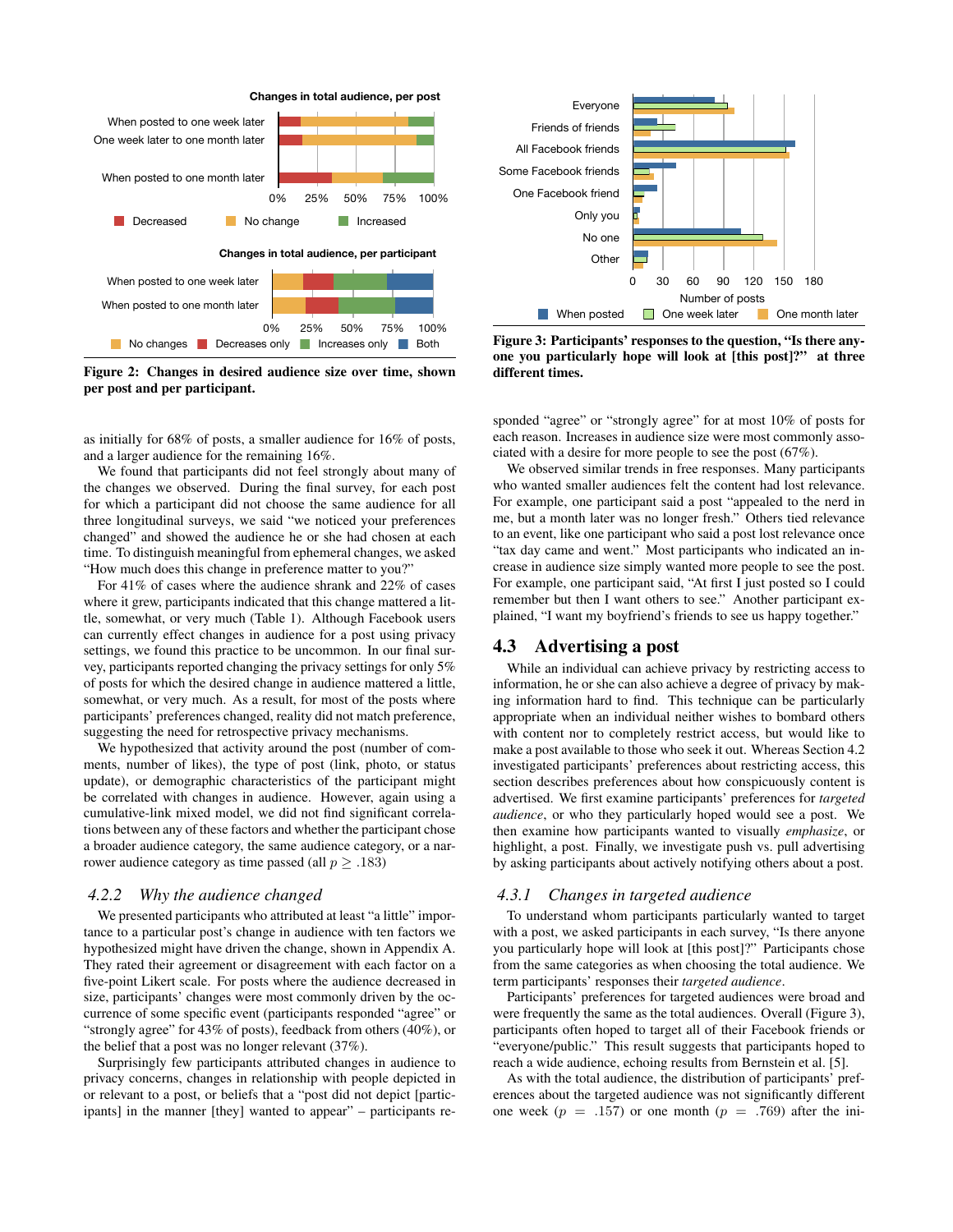

<span id="page-5-0"></span>Figure 4: Changes in targeted audience size over time, shown per post and per participant.

tial survey in our CLMM. Participants hoped to target links to a broader audience ( $p = .015$ ) than status updates. Older participants ( $p = .004$ ), male participants ( $p = .042$ ) and those with more Facebook friends ( $p < .001$ ) chose broader audiences to target. While not statistically significant in our sample, a larger sample might reveal posts that have received more "likes" ( $p = .061$ ) and photos ( $p = .059$ ) to be targeted towards broader audiences.

Participants chose the same targeted audience in subsequent time periods for roughly half of posts, and the remaining changes contained both increases and decreases in targeted-audience size (Figure [4\)](#page-5-0). For instance, between the initial survey and the survey one month later, the targeted audience stayed the same for 48% of posts, decreased in breadth for 24% of posts, and increased in breadth for the remaining 29% of posts. From the initial survey to one week later, and also from the initial survey to one month later, exactly 58 of the 63 participants (92%) hoped a different audience would see at least one post (Figure [4\)](#page-5-0). Participants felt approximately one-third of decreases and one-quarter of increases in the targeted-audience size were of at least a little importance (Table [2\)](#page-5-1). In our CLMM, participants were more likely to choose a larger targeted audience over time for links than status updates ( $p = .047$ ). No other factors were statistically significant.

#### *4.3.2 Emphasis*

In each survey, we asked participants if they would like to emphasize each post by anchoring it to the top of their timeline or visually highlighting it on their timeline. This question was designed to elicit whether participants would want certain posts to disappear gradually into the woodwork of the timeline, or never be highlighted at all. Figure [5](#page-5-2) shows the results, calculated per post.

|                    | Audience shrank Audience grew |     |
|--------------------|-------------------------------|-----|
| No change intended | 22%                           | 32% |
| Not at all         | 45%                           | 44% |
| A little           | 13%                           | 13% |
| Somewhat           | 17%                           | 9%  |
| Very much          | 3%                            | 2%  |

<span id="page-5-1"></span>Table 2: How much participants said the change they indicated in targeted audience matters, on a per-post basis.



<span id="page-5-2"></span>Figure 5: Preferences about emphasis for each post over time. This graph shows whether the participant wanted to emphasize a post to its targeted audience by anchoring it to the top of the participant's timeline or visually highlighting it.



<span id="page-5-3"></span>Figure 6: Participants' initial predictions, per post, of how they would want the noticeability of each post to change over time. This question enabled us to compare predictions with reality.

Most participants who wanted any extra emphasis wanted both types. Over time, the proportion of posts for which emphasis was desired dropped only slightly; even after one month, participants wanted 43% of posts to be emphasized in at least one way, suggesting that participants want to draw attention even to aged posts.

Relative to the initial survey, our CLMM showed that participants wanted fewer posts to be visually highlighted both one week  $(p = .012)$  and one month  $(p < .001)$  later. Compared to status updates, participants wanted links to be visually highlighted at a significantly higher rate ( $p = .023$ ). Participants also appeared to want photos to be visually highlighted at a higher rate than status updates, yet this difference was not quite statistically significant ( $p = .056$ ). Participants also wanted fewer posts to appear at the top of the timeline both one week ( $p = .016$ ) and one month  $(p < .001)$  later. Participants wanted links  $(p = .004)$  and photos  $(p = .004)$  to be emphasized at a higher rate than status updates.

## *4.3.3 Notification*

Managing audience for Facebook posts extends beyond who can see the content and how obvious it is. Privacy preferences also include how and whether audience members are notified that the content is available. In the initial survey, we asked participants whether they wanted all, some, or none of the total audience to receive each of five different types of notification that the post was available. Participants wanted 78% of posts to appear in all or some of their Facebook friends' newsfeeds. Furthermore, participants wanted 63% of posts to appear at the top of all or some friends' newsfeeds, and 41% of posts visually highlighted in the newsfeed. Participants wished to send Facebook notifications for 37% of posts, and either an email or text message for 30% of posts. For each notification method, participants wanted to notify friends tagged in the post for an additional 8%–20% of posts.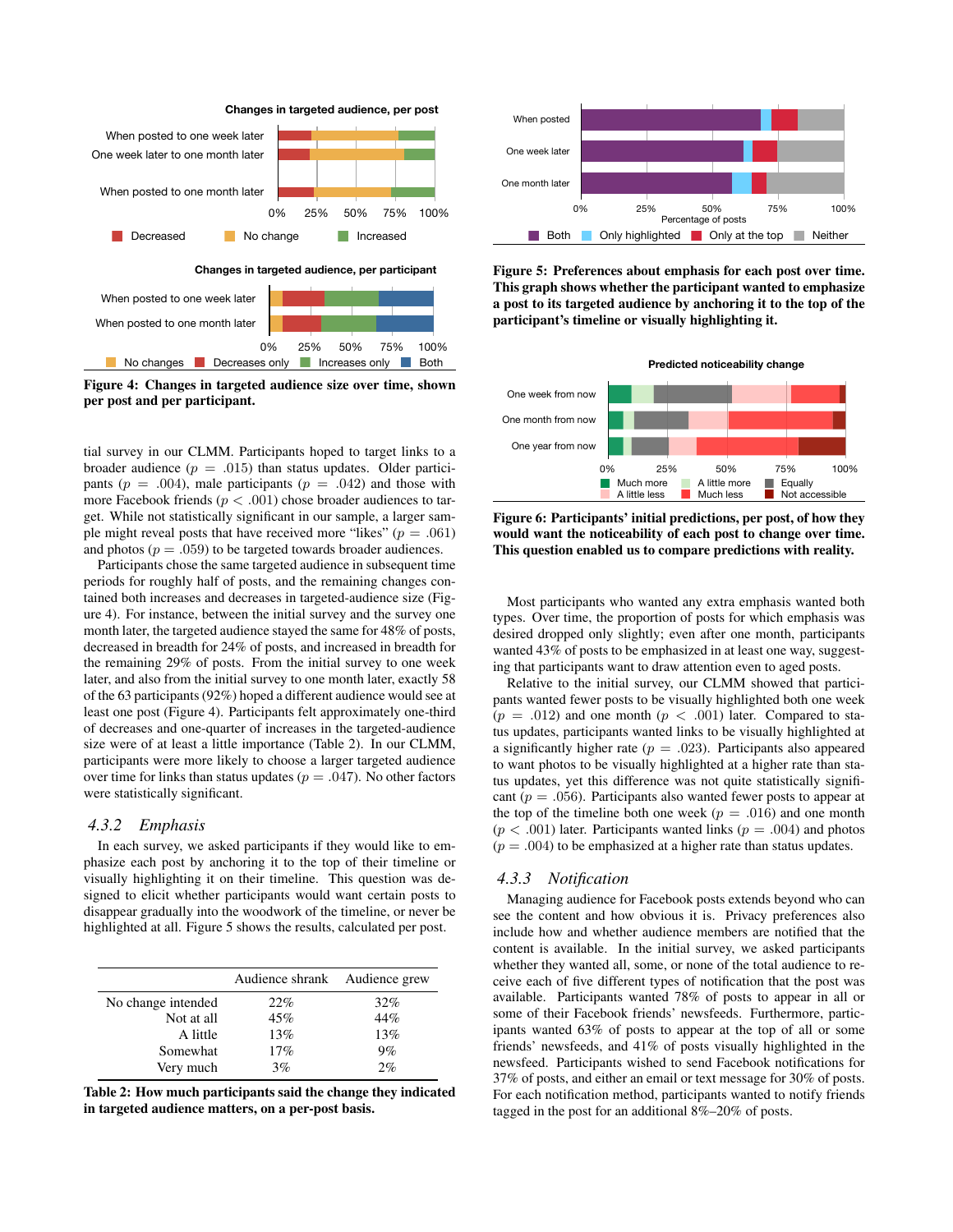

<span id="page-6-0"></span>Figure 7: Participants' predictions about noticeability, compared with the actual changes in total audience (left), targeted audience (middle), and emphasis (right) one month later.

## 4.4 Predicting changes

We also investigated how well participants could predict changes that would occur over the month. Overall, participants were quite poor at making predictions, casting doubt on the feasibility of letting users set an "expiration date" when they make a post.

The first time we asked participants about a post, we asked how they expected their desired noticeability of that post to change over time. Figure [6](#page-5-3) illustrates participants' predictions. Compared to their predictions about noticeability one week later, participants predicted they would want posts to be less noticeable both one month ( $p < .001$ ) and one year ( $p < .001$ ) later in our CLMM. They predicted they would want status updates to decrease in noticeability more than their photos ( $p < .001$ ), while they predicted that they would want posts in which they had tagged other users to decrease in noticeability more than posts without tags ( $p = .047$ ).

We found that participants' predictions of how they would want the noticeability of posts to change over a month were not well aligned with their actual decisions one month later. We performed asymptotic linear-by-linear association tests to investigate the correlation between participants' predictions and the actual changes (increase, same, decrease) in the size of the total audience, the size of the targeted audience, and the amount of emphasis a participant wanted to place on a post. Participant's predicted changes in noticeability were not significantly correlated with the actual changes in total audience ( $p = .705$ ), targeted audience ( $p = .632$ ), or emphasis ( $p = .056$ ), even without correcting for multiple testing.

Figure [7](#page-6-0) illustrates the mismatch between participants' predictions and their decisions one month later. For example, among the 285 posts participants predicted they would want to be "a little less noticeable," "much less noticeable," or "not accessible at all" one month later, participants actually chose a smaller total audience for only 54 posts (19%) one month later, whereas they chose a larger total audience for 42 posts (15%). Predictions of increases and decreases in noticeability were similarly disjoint from actual changes in total audience, targeted audience, and emphasis. Most of the posts for which the size of the total and targeted audiences actually decreased were posts users had expected they would want to become less noticeable, but the analogous relationship did not hold for posts whose intended audience increased in size.

To evaluate whether extreme predictions would be more accurate, we examined the 24 posts participants predicted they would want to become "not accessible at all" one month later. Participants actually selected "no one" as the audience one month later for only three of these posts  $(13\%)$ . In contrast, for 17 posts  $(71\%)$ , the participant selected a targeted audience of everyone/public, friends of friends, or all Facebook friends, contradicting the prediction.

## 4.5 Deletion

We also investigated whether participants deleted any of the posts we asked about in the study. During both the week-later and monthlater surveys, our Facebook app verified that the content we asked about was still available. Even if the post had been deleted, participants saw a cached copy of the post while completing the survey.

We observed nine of the 63 participants (14%) deleting content during our study. One week after the initial survey, only four of the 462 posts (1%) had been deleted. After one month, 31 additional posts (7%) had been deleted. Notably, 31 of these 35 deleted posts were status updates (89%), while the other four were photos.

In our final survey, we showed participants any posts they had deleted over the course of the study and asked how important it was to them that the post disappear from Facebook. Most participants did not feel strongly about the posts being deleted; participants said that deleting the post mattered "very much" for only two of the 35 deleted posts  $(6\%)$ , "somewhat" for only one post  $(3\%)$ , "a little" for only one post (3%), and not at all for the remaining 89%. When asked why they deleted these posts, participants wrote phrases like "no one seemed to care" and "[it was] obsolete." A participant who deleted a photo "already had copies." Another participant wrote, "I re read it and it doesn't make sense and it just sounds rude. Idk. It was dumb." A final participant confessed, "I was just rambling."

## 4.6 Uses for historical posts

We used participants' free-response answers to understand why they seemed to find old posts useful. During the demographic survey, we asked participants if they had "ever used Facebook to look at a post someone made more than a few months ago." Fifty participants (79%) had done so. Several participants looked at older posts to learn more about people. They would look at older posts of someone they met as "a background check, to see what he/she is all about." Other participants revisited posts when they became relevant again due to new comments. A number of participants used old posts "to reminisce" or "to look back on memories."

During our final survey, we again asked participants how they felt about content they had posted "a long time ago." Participants described using old content to keep a record of themselves, referring to it as a "scrapbook." One participant explained, "Sometimes it seems a bit dorky, like anything you write within a certain window of time in the past. But I hope these details about my life and thoughts remain available in the future, for posterity." Other participants described deleting older content. One participant explained, "I want it gone. Especially with the feature on your profile that allows you to go to a specific year. I don't want new friends, future employers, and romantic interests to see me in 2006."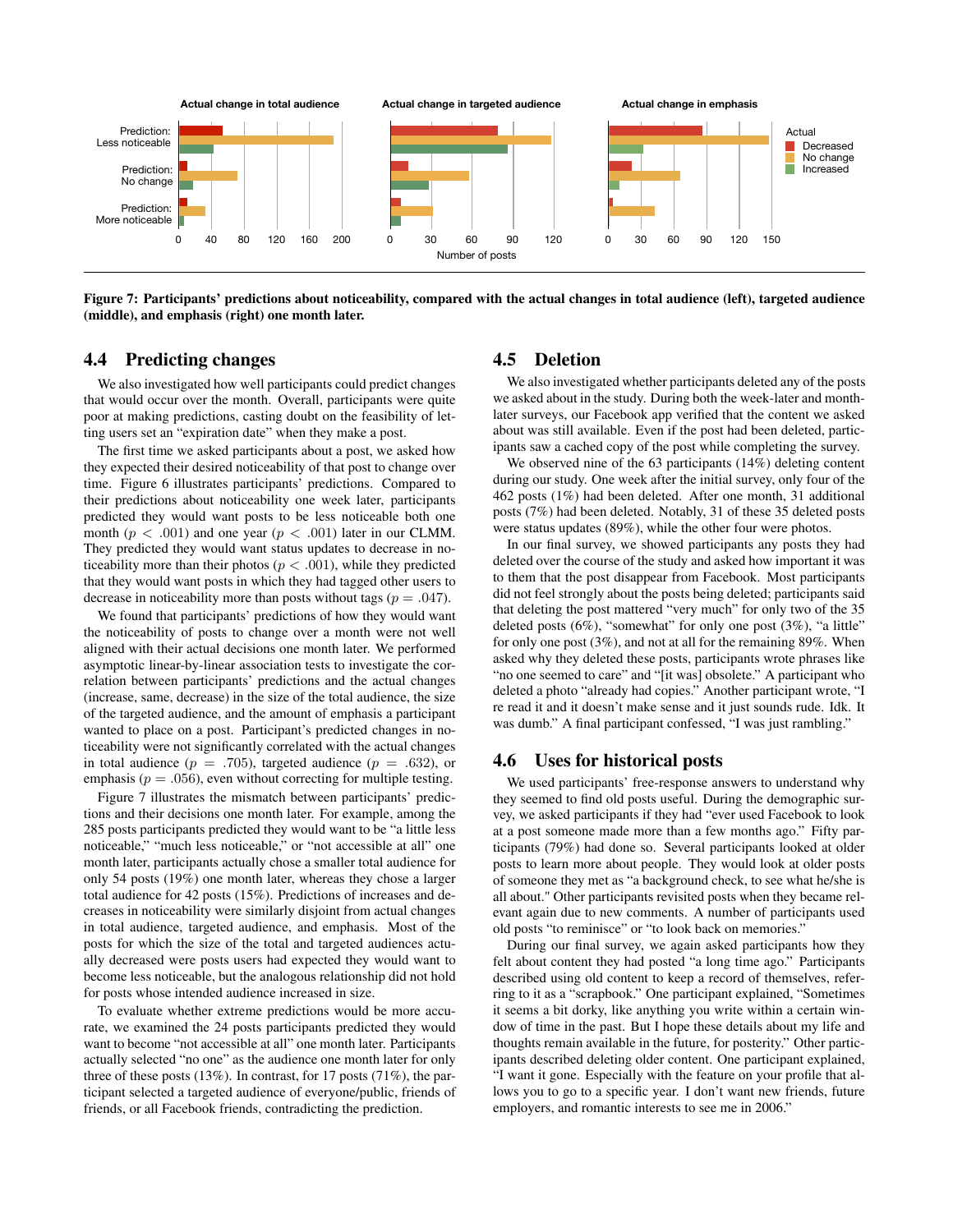## 5. RETROSPECTIVE METHODOLOGY

We used a *retrospective study* to examine even older posts than in our longitudinal study. In a single survey, we asked participants about the posts they had made in the week preceding the survey in May 2013, as well as during the same week one year prior.

To increase sample size, we recruited participants for the retrospective study from Amazon's Mechanical Turk (MTurk) crowdsourcing service. We again screened for English-speaking participants 18 or older. To align with average rates on MTurk, we paid participants \$3. We only accepted U.S. workers with an approval rating over 95%. We manually examined participants' freeresponse answers. All participants appeared to take the study seriously, possibly because our app's installation and automatic checks were onerous. As we were recruiting anonymous workers, we did not download the content of the posts, nor names or other PII.

We again used a Facebook app to conduct the study. Participants were required to have made at least one post in the past week, as well as at least one post in the same week one year earlier, verified by our app. If a participant had made more than five posts in a week, we randomly selected five posts. We asked participants to express their preferences about audience and emphasis for each post "going forward." We also asked them to rate their agreement or disagreement on a five-point Likert scale with statements covering motivations for a post to remain on, or be removed from, Facebook.

## 5.1 Limitations

Our retrospective study has many of the limitations of our longitudinal study, as well as a few additional ones. Participants may have already deleted posts from a year ago, precluding us from asking about them. Deleted posts might be more privacy sensitive overall, but they constitute only a fraction of posts [\[2\]](#page-9-17), and users' privacy preferences for all posts are interesting. Recruiting participants from MTurk introduces additional limitations. Although MTurk workers are generally younger and more educated than the general population [\[12\]](#page-9-23), they can still provide high-quality data [\[4,](#page-9-24)[14\]](#page-9-25), and our app verified the age of their Facebook account.

Using the Facebook API again enabled us to randomly select and display posts from the past in isolation. However, for the retrospective study only, an additional limitation of the Facebook API itself biased our sample. In our experience, and as documented on devel-oper forums,<sup>[1](#page-7-0)</sup> the Facebook API appears to limit the historical posts that can be returned to the few hundred most recent. Users who post more frequently therefore have less historical content available. As a result, we were unable to enroll the most frequent Facebook users (more than a few hundred posts in a year) in the retrospective study. Nevertheless, our participants were still active Facebook users.

## 6. RETROSPECTIVE RESULTS

Whereas our longitudinal study investigated privacy preferences for a given post at three different times, we were also interested in preferences for even older posts. In this section, we compare participants' privacy preferences for recent and year-old content.

## 6.1 Participants

A total of 234 MTurk workers participated in our retrospective study. This sample was more gender-balanced than the longitudinal study: 55% of participants were female, 44% were male, and 1% declined to answer. Participants ranged from 18 to 60 years old, with a median age of 26. They hailed from 44 U.S. states. Among



<span id="page-7-1"></span>Figure 8: Participants' answers to "Who do you want to be able to see [this post] on Facebook?" and "Is there anyone you particularly hope will look at [it]?" for posts made during one week in May 2013 and the corresponding week in 2012.

participants, 27% were students, 11% were unemployed, and the remainder held various jobs, from teachers to filmmakers.

Despite the different recruiting pool, the retrospective participants resembled the longitudinal participants in terms of Facebook experience. A total of 93% of participants reported using Facebook for more than three years, while 7% reported using Facebook for one to three years. While 71% of participants said they looked at Facebook multiple times a day, another 23% said they did so daily.

## 6.2 Comparison of current and year-old posts

As in our longitudinal study, we asked participants "Who do you want to be able to see [this post] on Facebook?" for each post they had made in the past week (termed *2013 posts*), as well as in the corresponding week one year prior (termed *2012 posts*). We collected 237 posts from 2012 and 392 posts from 2013.

As in our longitudinal study, we observed the distribution of participants' preferences about privacy to be relatively similar over time, suggesting that whether a post is a few days old or a year old does not strongly impact these preferences. Figure [8](#page-7-1) shows participants' preferences for both the total audience and targeted audience for 2012 posts and 2013 posts.

We again created CLMMs of these data. Contrary to intuition about the privacy of old data, the year was not a significant factor  $(p = .606)$  in participants' preferences about the total audience for posts. Participants were more likely to share links ( $p = .033$ ) and photos ( $p = .007$ ) than status updates with a broader audience. Furthermore, male participants wanted to share with a broader audience than female participants ( $p = .033$ ).

We found similar results for the targeted audience. Had we excluded covariates from the CLMM, participants would have appeared to target 2013 posts to significantly larger audiences ( $p =$ .022) as nearly twice as many 2012 posts were targeted to "no one" (Figure [8\)](#page-7-1). However, once we controlled for covariates, we no longer observed the year of the post to have a significant effect  $(p = .721)$ . Instead, we observed a number of significant covariates. Compared to status updates, participants were more likely to target links ( $p < .001$ ) and photos ( $p = .007$ ) to a broader audience. Furthermore, older participants ( $p = .048$ ) and male participants ( $p = .005$ ) wanted to target posts to a larger audience than younger and female participants, respectively.

As in the longitudinal study, we asked participants to rate their agreement or disagreement on a five-point Likert scale with opinions and reactions we hypothesized might apply to Facebook posts from the past or the present (Figure [9\)](#page-8-0). We constructed a Generalized Linear Mixed Model (GLMM) for each statement and performed Bonferroni Correction (labeled *BC*) to correct for multiple

<span id="page-7-0"></span><sup>1</sup> e.g., **[http://facebook.stackoverflow.com/questions/](http://facebook.stackoverflow.com/questions/7341201/graph-api-quotas) [7341201/graph-api-quotas](http://facebook.stackoverflow.com/questions/7341201/graph-api-quotas)**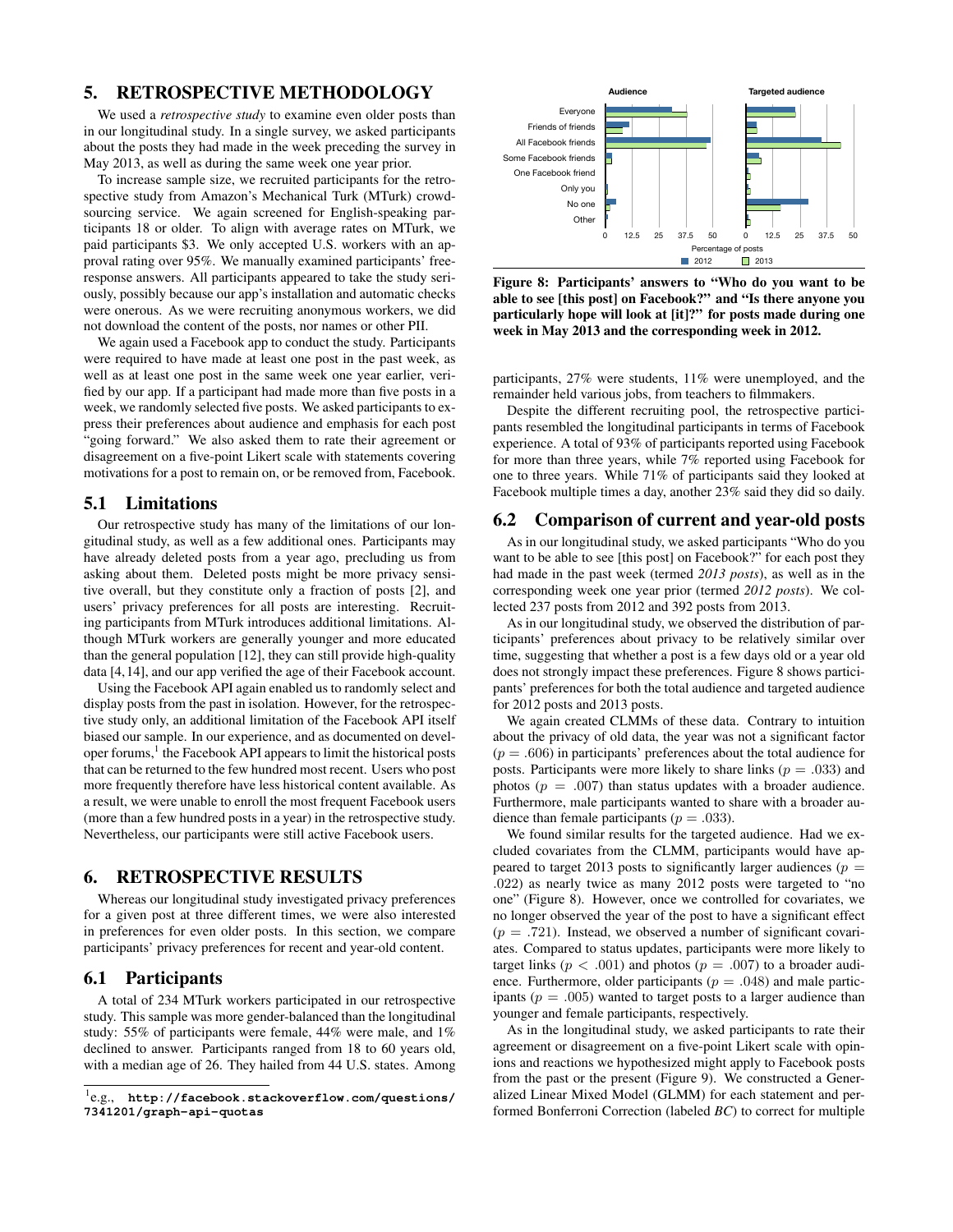

<span id="page-8-0"></span>Figure 9: Participants' rate of responding either "strongly agree" or "agree" to statements about 2012 and 2013 posts. We excluded "not applicable" responses. Differences between 2012 and 2013 posts were statistically significant for the first four statements listed. Surprisingly few posts raised concerns about privacy or identity management.

| Reason 2012 2013                        |     |     |
|-----------------------------------------|-----|-----|
| primarily for my friends to look at it. | 14% | 23% |
| primarily to look at it myself          | 36% | 16% |
| $\ldots$ both 50%                       |     | 62% |

#### <span id="page-8-1"></span>Table 3: Participants' per-post completions of the sentence, "I want this post to remain on Facebook..." Participants more commonly felt that year-old posts were valuable for themselves.

testing. Relative to 2013 posts, participants were more likely to have forgotten 2012 posts, have had relationship changes with individuals relevant to the post, find the post irrelevant, and find the post helpful in reminiscence (all  $p < .001$ , BC).

Several responses we expected to be popular for older posts were rarely chosen by participants. Self-presentation is often considered an important aspect of social network sharing [\[29\]](#page-9-4), yet only 9% of 2012 posts were identified as no longer depicting their authors accurately. Similarly, participants reported having privacy concerns for only 9% of 2012 posts. While participants considered 47% of 2012 irrelevant, they felt 68% of 2012 posts helped them reminisce.

We also asked participants about the value of each post, as shown in Table [3.](#page-8-1) Participants more often wanted posts from the past week to remain on Facebook for friends to look at them, whereas they more often wanted posts from a year prior to remain on Facebook for themselves to look at. To confirm these observations, we created separate GLMMs representing "for friends" and "for myself."

Participants wanted 2013 posts to remain for friends significantly more than 2012 posts ( $p < .001$ , BC), while they wanted 2012 posts to remain for themselves at a significantly higher rate ( $p =$ .024, BC). We observed significant covariates only "for friends." Links were intended for friends at a greater rate than status updates  $(p < .001, BC)$ , and the number of likes a post received was positively correlated with intending it for friends ( $p = .005$ , BC). Older participants ( $p = .023$ , BC) and male participants ( $p = .014$ , BC) were also more likely to intend posts for friends.

## 7. DISCUSSION AND CONCLUSIONS

We presented a longitudinal and a retrospective study examining how users' privacy preferences and desired audience for Facebook posts change over time. While we found that participants did not want content to fade away wholesale with age, participants did want

a handful of posts to become more private over time, as well as a handful of posts to become more visible or to be readvertised. Notably, popular sites currently make this task difficult. Changing old posts' privacy settings on Facebook involves burrowing through the timeline and navigating cumbersome interfaces, while Google+ does not permit any post's audience to be changed after the fact beyond deleting and reposting the content.

The apparent mismatch between our participants wanting to limit the disclosure of only a few posts as time passed and the wide adoption of tools like Snapchat [\[22\]](#page-9-20) to make data disappear can likely be explained by users' maturing understanding of privacy on social networking sites. While the early literature on social networking sites found users to have little understanding of sites' privacy implications [\[1\]](#page-9-0), users are reaching an increasingly nuanced understanding and practice of privacy protection online [\[13,](#page-9-1) [23\]](#page-9-10). Users still make posts they later regret [\[26\]](#page-9-12), yet they also do so offline [\[21\]](#page-9-11), suggesting that online social networks are not solely to blame.

Given that most Facebook posts in our study did not appear to become more privacy sensitive as they aged, one might suggest that not doing anything to address old content is an acceptable solution. However, a need exists to address old content whose privacy sensitivity has changed, even though these posts represent only a fraction of the old posts on Facebook. For instance, in the longitudinal study, participants said they wanted 42 posts (9.1%) to be visible to either no one or only themselves after one month. For 9 of these posts, the four different participants who made the posts said these changes mattered to them. However, in only one case had the participant deleted the post, and the participants had not changed the privacy settings for any of the posts, leaving a gap beween preference and reality. Similarly, in the retrospective study, participants wanted twice as many year-old posts as posts from the past week to be accessible by no one or only themselves (5.9% vs. 2.8% of posts). Although participants preferred that these posts not be accessible, they still were accessible.

The percentage of posts for which privacy preferences changed drastically was small, yet given the large number of Facebook posts an average user makes, even a small percentage should not be ignored. While we did find some correlations between characterstics of the post or user and changes in privacy preferences, these associations were not strong enough to automate changes.

Previously proposed interfaces for retrospective privacy do not appear to support the preferences we observed, suggesting the need for novel interfaces for adjusting privacy settings for content as it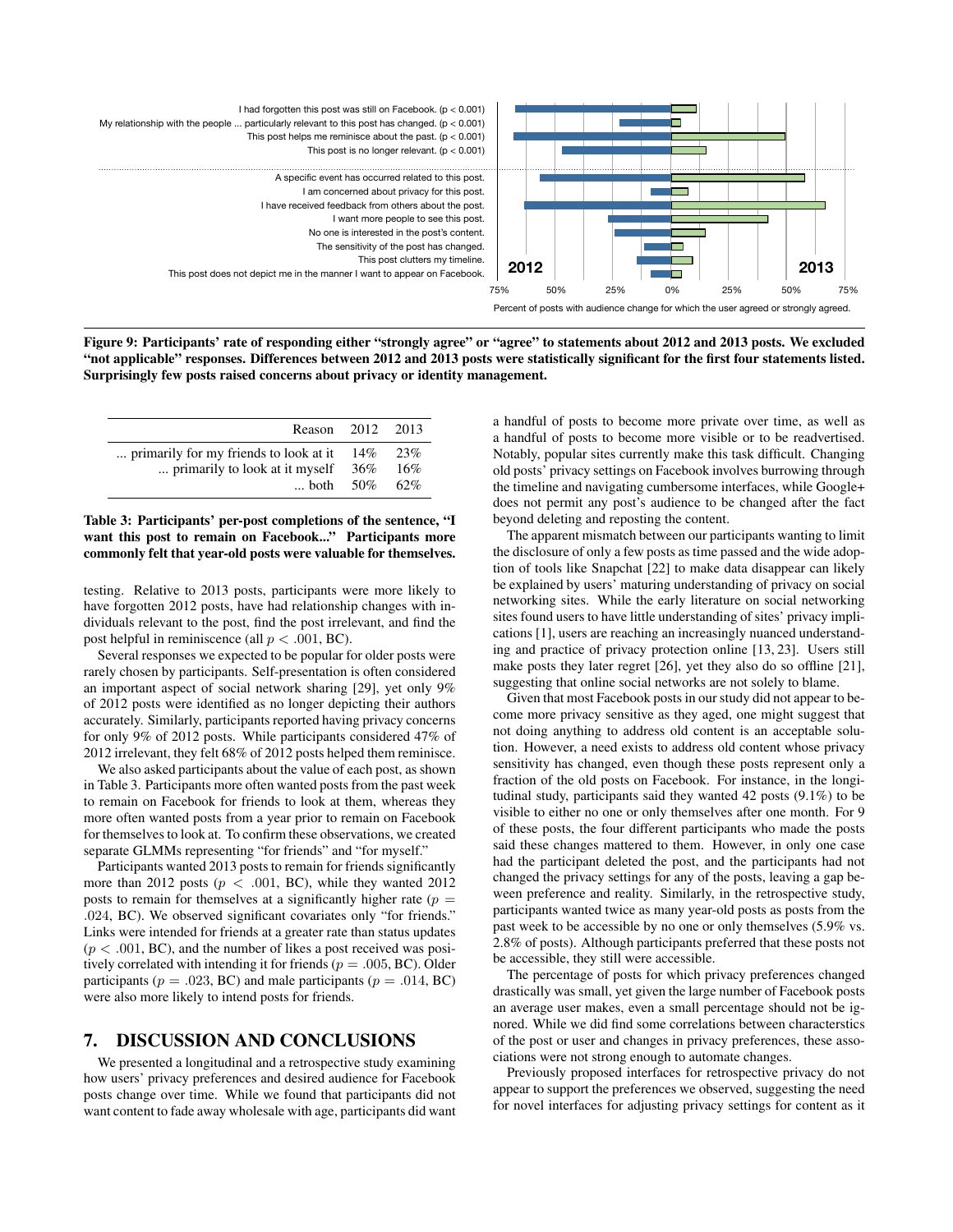ages. For instance, Ayalon and Toch [\[3\]](#page-9-5) proposed a mechanism with which users could set an automatic expiration date when they posted. Unfortunately, we found that participants were very poor at predicting their future changes in preference. Both Zhao et al. [\[29\]](#page-9-4) and Ayalon and Toch [\[3\]](#page-9-5) proposed an "archive" feature for restricting posts from all friends. However, we found that participants wanted to restrict only a small fraction of posts to themselves, raising questions about the usefulness of extensive archiving features.

Instead, a way forward might be to design interfaces that promote reflection about older content. While a user browses a social networking site, the site could highlight a post that user had made in the past, either in a sidebar or visually set off from recent content. This interface might also remind users of who can see their post, taking guidance from work on privacy "nudging" [\[25\]](#page-9-26). This interface could give the user choices about decreasing or increasing access to the post, as well as the way the post is advertised. Based on our results, users would likely restrict the audience for the handful of posts whose sensitivity, relevance, or other characteristics changed with the passage of time. However, we found that participants often wish to allow others to access even those posts whose primary purpose has become personal, rather than social. Users will likely increase the access to, or the visual emphasis of, additional posts. In these cases, a post from the past might have great value in promoting reminiscence [\[18,](#page-9-27) [19\]](#page-9-28). Users might want to choose particular posts to readvertise as if they were new, interspersing recent posts with pleasant "blasts from the past."

## 8. ACKNOWLEDGMENTS

This research was supported in part by the Facebook graduate fellowship program, the ARCS Foundation, the Department of Defense (DoD) through the National Defense Science & Engineering Graduate Fellowship (NDSEG) Program, and National Science Foundation grants CNS-0831407, DGE-0903659, and 094682.

## 9. REFERENCES

- <span id="page-9-0"></span>[1] A. Acquisti and R. Gross. Imagined communities: Awareness, information sharing, and privacy on the Facebook. In *Proc. PETS*, 2006.
- <span id="page-9-17"></span>[2] H. Almuhimedi, S. Wilson, B. Liu, N. Sadeh, and A. Acquisti. Tweets are forever: A large-scale quantitative analysis of deleted tweets. In *Proc. CSCW*, 2013.
- <span id="page-9-5"></span>[3] O. Ayalon and E. Toch. Retrospective privacy: Managing longitudinal privacy in online social networks. In *Proc. SOUPS*, 2013.
- <span id="page-9-24"></span>[4] A. J. Berinsky, G. A. Huber, and G. S. Len. Evaluating online labor markets for experimental research: Amazon.com's Mechanical Turk. *Political Analysis*, 20:351–368, 2012.
- <span id="page-9-2"></span>[5] M. S. Bernstein, E. Bakshy, M. Burke, and B. Karrer. Quantifying the invisible audience in social networks. In *Proc. CHI*, 2013.
- <span id="page-9-8"></span>[6] J. Binder, A. Howes, and A. Sutcliffe. The problem of conflicting social spheres: Effects of network structure on experienced tension in social network sites. In *Proc. CHI*, 2009.
- <span id="page-9-19"></span>[7] R. Geambasu, T. Kohno, A. Levy, and H. M. Levy. Vanish: Increasing data privacy with self-destructing data. In *Proc. USENIX Security Symposium*, 2009.
- <span id="page-9-6"></span>[8] E. Goffman. *The Presentation of Self in Everyday Life*. Anchor Books, 1959.
- <span id="page-9-22"></span>[9] K. Hampton, L. Goulet, L. Rainie, and K. Purcell. Social networking sites and our lives. Pew Research Center, June

2011. **[http://www.pewinternet.org/Reports/2011/](http://www.pewinternet.org/Reports/2011/Technology-and-social-networks.aspx) [Technology-and-social-networks.aspx](http://www.pewinternet.org/Reports/2011/Technology-and-social-networks.aspx)**.

- <span id="page-9-21"></span>[10] D. Hedeker. Mixed models for longitudinal ordinal and nominal outcomes, 2012. **[http://www.uic.edu/](http://www.uic.edu/classes/bstt/bstt513/OrdNomLS.pdf) [classes/bstt/bstt513/OrdNomLS.pdf](http://www.uic.edu/classes/bstt/bstt513/OrdNomLS.pdf)**.
- <span id="page-9-7"></span>[11] B. Hogan. The presentation of self in the age of social media: Distinguishing performances and exhibitions online. *Bulletin of Science Technology Society*, 30(6):377–386, Dec. 2010.
- <span id="page-9-23"></span>[12] P. G. Ipeirotis. Demographics of Mechanical Turk. Technical Report CEDER-10-01, New York University, 2010.
- <span id="page-9-1"></span>[13] M. Johnson, S. Egelman, and S. M. Bellovin. Facebook and privacy: It's complicated. In *Proc. SOUPS*, 2012.
- <span id="page-9-25"></span>[14] A. Kittur, E. H. Chi, and B. Suh. Crowdsourcing user studies with Mechanical Turk. In *Proc. CHI*, 2008.
- <span id="page-9-3"></span>[15] E. Litt. Knock, knock. Who's there? The imagined audience. *Journal of Broadcasting and Electronic Media*, 56(3):330–345, 2012.
- <span id="page-9-16"></span>[16] M. Madden, A. Lenhart, S. Cortesi, U. Gasser, M. Duggan, and A. Smith. Teens, social media, and privacy. Pew Research Center, May 2013. **[http://www.pewinternet.org/Reports/2013/](http://www.pewinternet.org/Reports/2013/Teens-Social-Media-And-Privacy.aspx) [Teens-Social-Media-And-Privacy.aspx](http://www.pewinternet.org/Reports/2013/Teens-Social-Media-And-Privacy.aspx)**.
- <span id="page-9-13"></span>[17] H. Mao, X. Shuai, and A. Kapadia. Loose tweets: An analysis of privacy leaks on Twitter. In *Proc. WPES*, 2011.
- <span id="page-9-27"></span>[18] S. T. Peesapati, V. Schwanda, J. Schultz, M. Lepage, S.-y. Jeong, and D. Cosley. Pensieve: Supporting everyday reminiscence. In *Proc. CHI*, 2010.
- <span id="page-9-28"></span>[19] V. Schwanda Sosik, X. Zhao, and D. Cosley. See friendship, sort of: How conversation and digital traces might support reflection on friendships. In *Proc. CSCW*, 2012.
- <span id="page-9-15"></span>[20] M. Sleeper, R. Balebako, S. Das, A. L. McConahy, J. Wiese, and L. F. Cranor. The post that wasn't: Exploring self-censorship on Facebook. In *Proc. CSCW*, 2013.
- <span id="page-9-11"></span>[21] M. Sleeper, J. Cranshaw, P. G. Kelley, B. Ur, A. Acquisti, L. F. Cranor, and N. Sadeh. "I read my Twitter the next morning and was astonished" A conversational perspective on Twitter regrets. In *Proc. CHI*, 2013.
- <span id="page-9-20"></span>[22] Snapchat, 2013. **<http://www.snapchat.com/>**.
- <span id="page-9-10"></span>[23] F. Stutzman, R. Gross, and A. Acquisti. Silent listeners: The evolution of privacy and disclosure on Facebook. *Journal of Privacy and Confidentiality*, 4(2):7–41, 2012.
- <span id="page-9-9"></span>[24] Z. Tufekci. Can you see me now? Audience and disclosure regulation in online social network sites. *Bulletin of Science Technology Society*, 28(1):20–36, February 2008.
- <span id="page-9-26"></span>[25] Y. Wang, P. Leon, L. Cranor, A. Acquisti, X. Chen, and K. Scott. Privacy nudges for social media: An exploratory Facebook study. In *PSOSM*, 2013.
- <span id="page-9-12"></span>[26] Y. Wang, G. Norcie, S. Komanduri, A. Acquisti, P. G. Leon, and L. F. Cranor. "I regretted the minute I pressed share": A qualitative study of regrets on Facebook. In *Proc. SOUPS*, 2011.
- <span id="page-9-18"></span>[27] P. Wisniewski, H. Lipford, and D. Wilson. Fighting for my space: Coping mechanisms for SNS boundary regulation. In *Proc. CHI*, 2012.
- <span id="page-9-14"></span>[28] A. L. Young and A. Quan-Haase. Information revelation and internet privacy concerns on social network sites: A case study of Facebook. In *Proc. C&T*, 2009.
- <span id="page-9-4"></span>[29] X. Zhao, N. Salehi, S. Naranjit, S. Alwaalan, S. Voida, and D. Cosley. The many faces of Facebook: Experiencing social media as performance, exhibition, and personal archive. In *Proc. CHI*, 2013.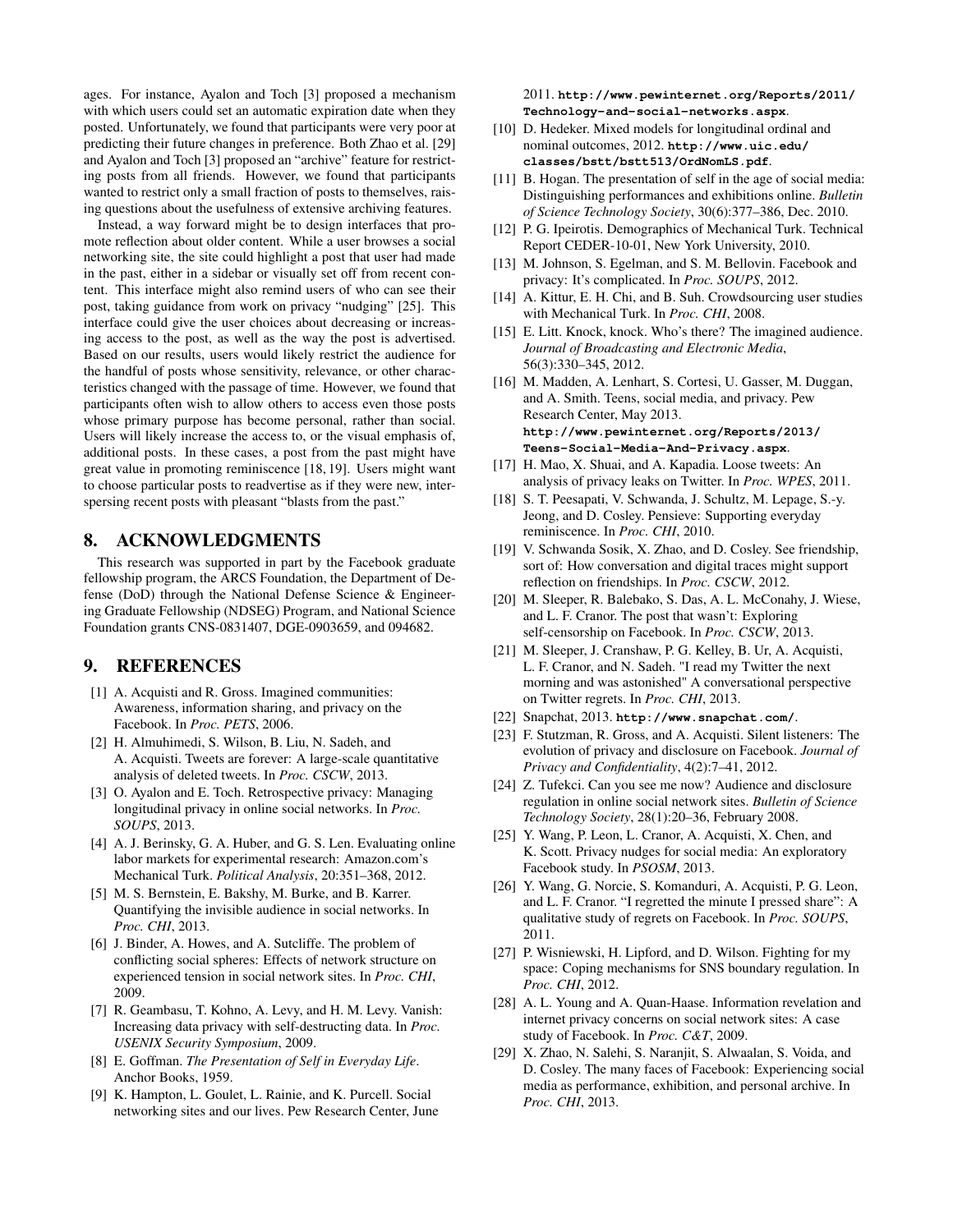## <span id="page-10-0"></span>APPENDIX A. LONGITUDINAL STUDY MATERIALS

## **Initial survey:**

*[POST APPEARS]* 

#### **At the time you made this post, who did you want to be able to see it on Facebook?**

- ( ) Everyone / Public ( ) Friends of friends ( ) All of your Facebook friends
- ( ) Only some of your Facebook friends. (Who?): \_
- ( ) Only one of your Facebook friends. (Who?): \_
- ( ) Only you ( ) No one; it should have disappeared from Facebook ( ) Other:

#### **At the time you made this post, was there anyone you particularly hoped would look at it?**

- ( ) Everyone / Public ( ) Friends of friends ( ) All of your Facebook friends
- ( ) Only some of your Facebook friends. (Who?): \_
- ( ) Only one of your Facebook friends. (Who?): \_\_\_\_\_\_\_\_\_\_\_\_\_\_\_\_\_
- ( ) Only you ( ) No one ( ) Other:  $\_$

#### **At the time you made this post, how would you have felt if a person you didn't want to view it were able to see it?**  ( ) Not upset at all ( ) A little upset ( ) Upset ( ) Very upset

#### **At the time you made this post, how would you have felt if a person you particularly hoped would look at it were not able to see it?**

 $\overline{()}$  Not upset at all ( ) A little upset ( ) Upset ( ) Very upset

#### *[POST APPEARS]*

The following questions ask about how you would have liked your post to appear when you made it (some of the options you will be asked about currently exist, while others are hypothetical).

#### **You indicated that you wanted [PEOPLE] to be able to view this post. Of these people, how many would you have liked to see it in the following ways:**

|                                                                  | All of | Some of | Only people who are        | No. |
|------------------------------------------------------------------|--------|---------|----------------------------|-----|
|                                                                  | them   | them    | tagged in the post, if any | one |
| when they looked at your Facebook Timeline?                      |        |         |                            |     |
| visually highlighted when they looked at your Facebook Timeline? |        |         |                            |     |
| near the top when they looked at your Facebook Timeline?         |        |         |                            |     |

## **How noticeable, compared to now, do you expect you'll want this post to be to people who can see it on Facebook...**

|                              |            | Much more A little more Equally as A little less |            |            | Much less  | <b>Not accessible</b> |
|------------------------------|------------|--------------------------------------------------|------------|------------|------------|-----------------------|
|                              | noticeable | noticeable                                       | noticeable | noticeable | noticeable | at all                |
| one week from now?           |            |                                                  |            |            |            |                       |
| $\ldots$ one month from now? |            |                                                  |            |            |            |                       |
| one year from now?           |            |                                                  |            |            |            |                       |

#### *[POST APPEARS]*

Now, we will ask you about ways you might have wanted to notify people about this post (some currently exist, others are hypothetical)

#### **You indicated that, at the time you made this post, you wanted [PEOPLE] to be able to view it. At that time:**

|                                                                           | All of those<br>people | Some of                | Only people<br>those people tagged in the post one | No |
|---------------------------------------------------------------------------|------------------------|------------------------|----------------------------------------------------|----|
| Who would you have liked to receive an email or text message notification |                        |                        |                                                    |    |
| about this post?                                                          |                        |                        |                                                    |    |
| Who would you have liked to receive a notification about this post in     |                        |                        |                                                    |    |
| Facebook's notification box?                                              |                        |                        |                                                    |    |
| Who would you have liked to see this post in their newsfeed?              |                        |                        |                                                    |    |
| Who would you have liked to see this post near the top of their newsfeed? |                        | $\left( \quad \right)$ |                                                    |    |
| Who would you have liked to see this post visually highlighted (for       |                        |                        |                                                    |    |
| example, twice as large) in their newsfeed?                               |                        |                        |                                                    |    |

#### **Are there any other ways you would have liked to notify anyone when you posted the content? Please describe.**

#### **How would you feel if a person you didn't want to notify about this post received a notification?**  ( ) Neutral ( ) A little upset ( ) Upset ( ) Very upset

**How would you feel if a person you wanted to notify about this post didn't receive a notification?**  ( ) Neutral ( ) A little upset ( ) Upset ( ) Very upset